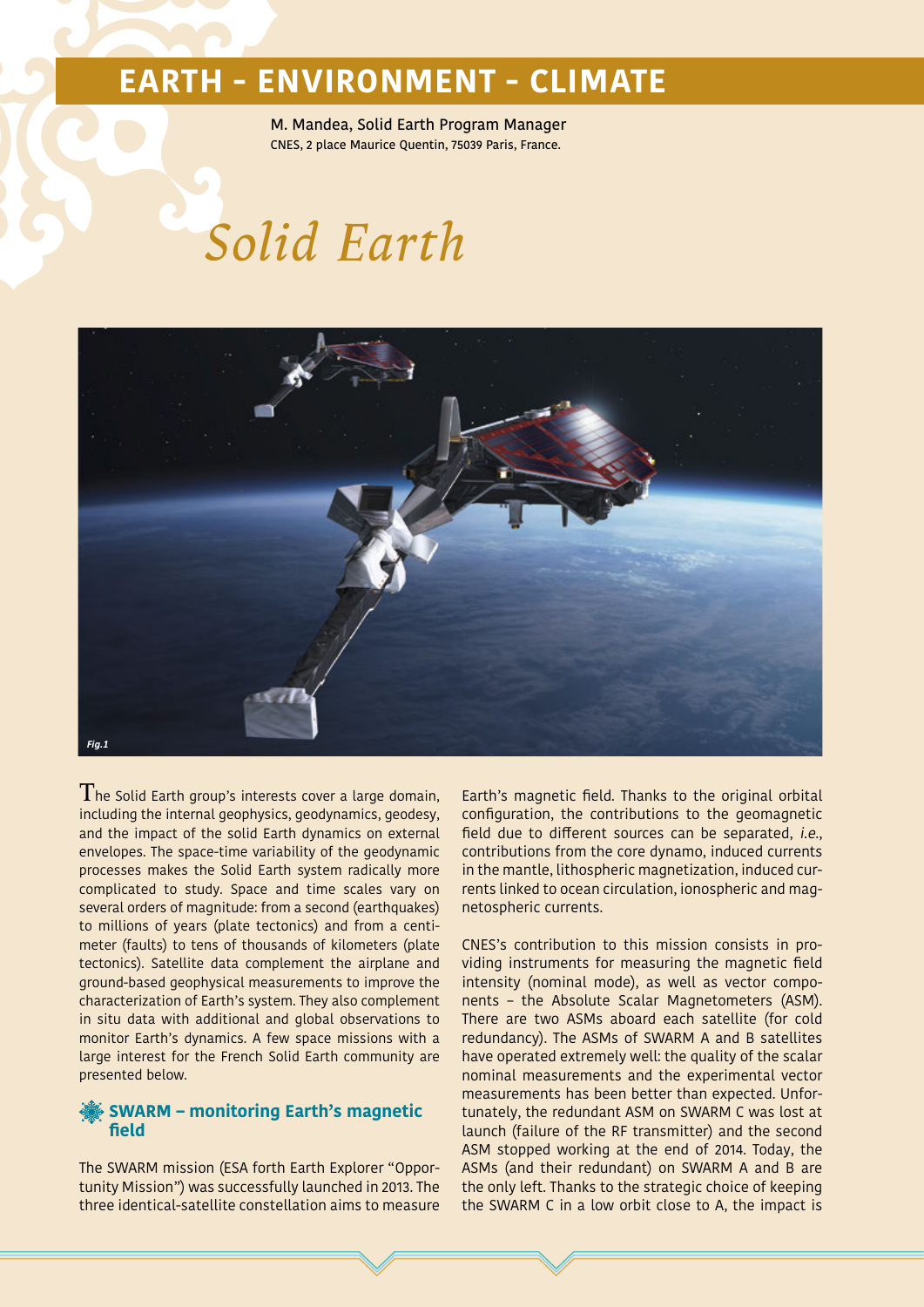## *Solid Earth*



**Fig. 1:** Swarm is ESA's first Earth observation constellation of satellites. The three identical satellites are launched together on one rocket. Two satellites orbit almost side-by-side at the same altitude – initially at about 460 km, descending to around 300 km over the lifetime of the mission. The third satellite is in a higher orbit, at 530 km, and at a slightly different inclination. The satellites' orbits drift, resulting in the upper satellite crossing the path of the lower two at an angle of 90° in the third year of operations. The different orbits along with the satellites' various instruments optimize magnetic data sampling in space and time, distinguishing between the effects of different sources and strengths of magnetism. The three-satellite Swarm mission aims to unravel one of the most mysterious aspects of our planet: the magnetic field. © ESA/ill.Pierre Carril, 2013

**Fig. 2:** Preparation of the Swarm probe for ultra-high vacuum test in the Toulouse Space Center Laboratory, which participated in the Swarm project. © CNES/Maligne Frédéric, 2013

**Fig. 3:** The distribution of the VLBI, SLR, GPS and DORIS stations which contributed to the 2014 ITRF, based on [3].

**Fig. 4:** The miniature sensor built by CEA-LETI (bottom of the image) is much smaller than the ASM instrument on board SWARM (the two sensors ensure redundancy aboard), based on [4].

minimized and the mission can continue. As shown in a recent work, thanks to this configuration, the ASM absolute data on board SWARM A can be used to calibrate the VFM (Vector Field Magnetometer) on SWARM C [1].

The three satellites are currently on their orbital positions: SWARM A and C on a low circular orbit and B on a high circular orbit. The French community has already used data from this mission. It is worth mentioning that the working group in charge of developing the IGRF-12 geomagnetic field model (International Geomagnetic Reference Field,  $12<sup>th</sup>$  generation)<sup>(1)</sup> was piloted by E. Thébault (LPG Nantes) [2]. As such, all candidate models of the 10 international teams were gathered and analyzed. The results were published in the same special issue of the journal Earth Planets Space devoted to the IGRF-12. Other noteworthy scientific results have also been obtained, and a few are presented as follows.

#### **SPOT and PLEIADES – let's scan Earth**

On February 22, 1986, Ariane launched the SPOT-1 satellite into orbit. It was followed by the SPOT-5 satellite, from 2002 to 2015. It completed some 70 000 revolutions of the planet, made 25 000 telemetry/telecommand







passes and collected nearly 8.2 million 60-km-by-60-km images of Earth's surface over its operational lifetime – it is now stationed in an ellipticital orbit at an altitude of 625 to 809 km. Its successors, SPOT-6 and SPOT-7 (1.5 m resolution, 60 km imaging swath), are commercial satellites (Airbus Defence and Space). Metric resolution imaging and high-frequency scanning of the Earth has therefore become possible.

In 2011 and 2012, CNES launched the PLEIADES 1A and 1B optical satellites (with a 50-cm resolution at nadir). These cutting-edge satellites are capable of providing repeated very-high-resolution imagery anywhere in the world. Beyond the advantage of these new images for traditional photo-interpretation (map-making based directly on an image), the access to extremely high-quality data has boosted the interest of the geoscientific community for techniques which allow optical image disparity calculation using image correlation. Access to PLEIADES data is also possible via the ISIS program (Incentive for the Scientific use of Images from the Spot system) $(2)$ . PLEIADES images will allow the scan of transitory deformations (much better than with GPS), but this will require responsiveness and repetition. The potential of PLEIADES images is presented below, through a few noteworthy scientific results.

63

**Cosper 2016**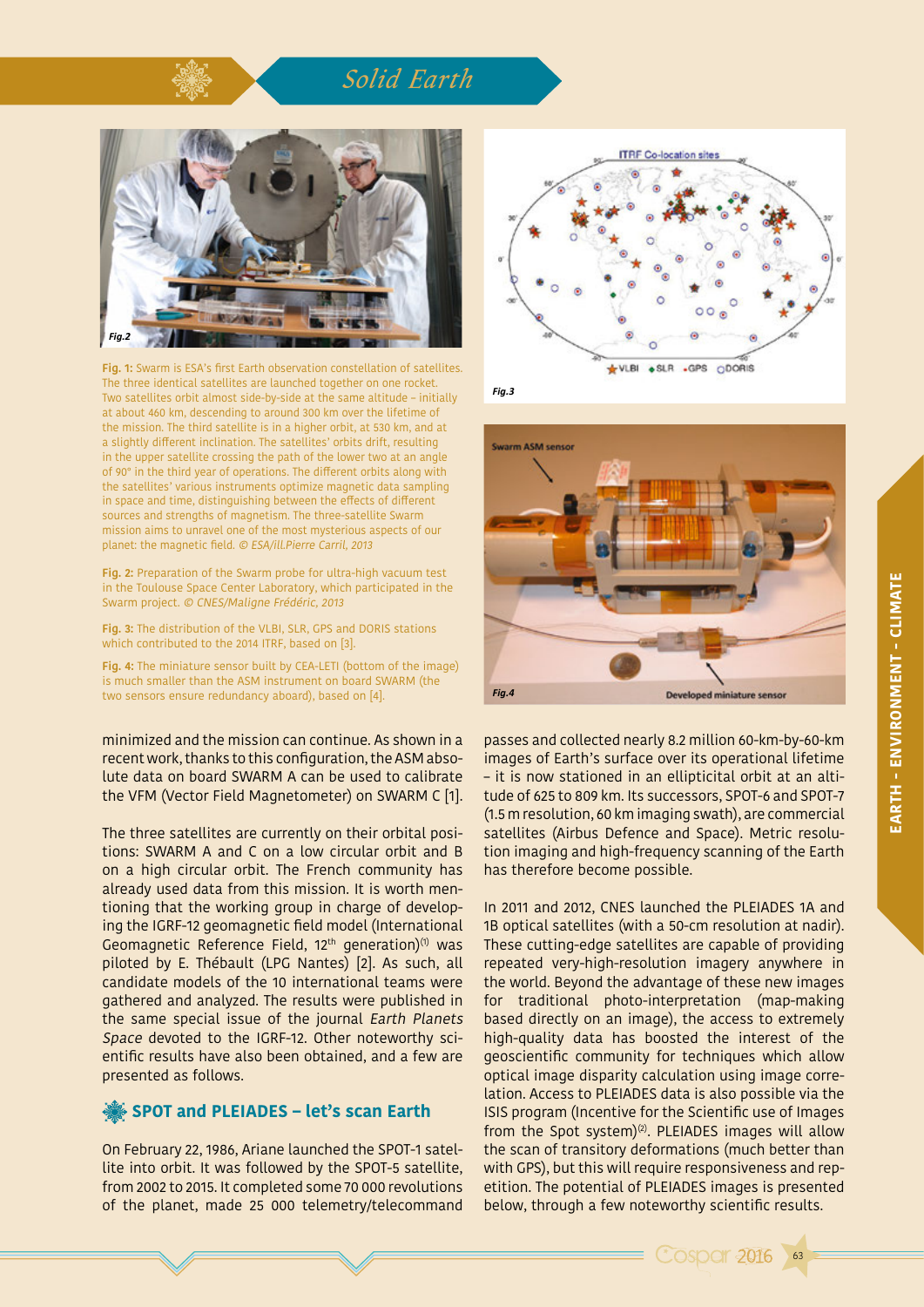#### **DORIS – a key positioning system**

DORIS is a French civil precise orbit determination and positioning system. It is based on the principle of the Doppler Effect with a transmitting terrestrial beacon network and on board instruments on the satellite payload. Over the last decade, five new satellites have a DORIS system onboard – JASON-2 since 2008, CRYOSAT-2 since 2010, HY-2A since 2011, SARAL/ALTIKA since 2013 and JASON-3 since 2016. The DORIS CNES/ GRGS and IGN analysis centers often perform data processing in operational mode for all active equipped satellites, receiving weekly signals from the beacons network. These data and the GPS, VLBI, SLR data (Fig. 3), have been essential to produce the ITRF 2014 (International Terrestrial Reference Frames), released in  $2016^{(3)}$ . In order to ensure ITRF accuracy, the definition of specific parameters (origin, scale and orientation) and their evolution over time must be unambiguously quantified. Any time drift in the physical frame parameters (origin and scale), might have unavoidable consequences on geophysical observations (and their interpretation), which are dependent on ITRF use.

The accurate knowledge of a terrestrial geodetic reference frame is a key factor to many applications in geoscience – average sea level, plate motion, validation of the reference models, etc. An accuracy of about 1 mm in position and 0.1 mm/year in velocity is required to study accurately and continuously phenomena impacting the solid Earth.

#### **GRACE – until GRACE-FO launch**

The GRACE mission (Gravity Recovery and Climate Experiment), was launched in March 2002 (lifetime >10 years). It involves twin satellites linked by a K-band ranging system (KBR) which measures the intersatellite distance with a micrometer precision. They both measure the time-variations in the gravity field at medium and long-wavelength spatial scale and with a ten-day to monthly resolution. Although these data are mostly used to study the water cycle, they are also sensitive to solid Earth dynamics. They offer precious constraints provided that we distinguish climate system and solid Earth contributions to the gravity field's variations.

GRACE variable models produced by the GRGS are described and expressed as spherical harmonic coefficients, geoid height maps or transformed in equivalent water height (EWH) on the GRGS<sup>(4)</sup> and the BGI's<sup>(5)</sup> websites. Today, the GRACE satellites are not in a nominal configuration. Their stabilization was achieved but came with a price as some data are missing. GRACE-FO, a second series of similar satellites will be launched

in 2017. They will maintain continuity of Earth's gravity field measurements which the scientific community is waiting to exploit.

#### **FORM@TER – a service and data center for solid Earth**

The idea of creating a service and data center for the community was initiated in 2012. ForM@Ter<sup>(6)</sup> was born from a common need to pool the access to data, software resources, and expertise allowing the access to observations of the Earth's surface, shape and kinematics. The project encompasses several scientific themes of the solid Earth.

An unprecedented wealth of data exists today. To optimize their exploitation in support of research and society, centers such as ForM@Ter figure out how to process, store and make data available for as many users as possible. To meet this challenge, one must find new distribution and storage resources such as the implementation of new ways of processing data and of creating approved ready-to-use products. New exchange, reflection and collaborative research platforms must also be created.

ForM@Ter's overall objective is to complement spatial data with added-value products and services available in situ. It seeks a place at the national and European level, and proposes to work jointly with existing and future infrastructures. ForM@Ter's expected products and services are the following:

- A data portal: the current data distribution is mainly divided according to data nature instead of scientific application. Research would benefit from a portal gathering all links (classified according to their scientific challenges) to these data.
- A technology transfer: the scientific community would benefit from a more open distribution of tools and results toward all French laboratories. This may also pave the way for their distribution to decisionmakers and the private sector.
- Expertise: the center would aim to provide either expertise or a representation for potential contacts between laboratories.
- A support to international services: France is in charge of several international services; the center should coordinate resources and services, and optimize both cost management and funding research.

The ForM@Ter center forms part of the European sphere, where some infrastructures are already in progress. EPOS (European Plate Observing System) $(7)$  is a European infrastructure project created to observe and understand solid Earth dynamics. It has been included in the ESFRI roadmap (European Strategic Forum on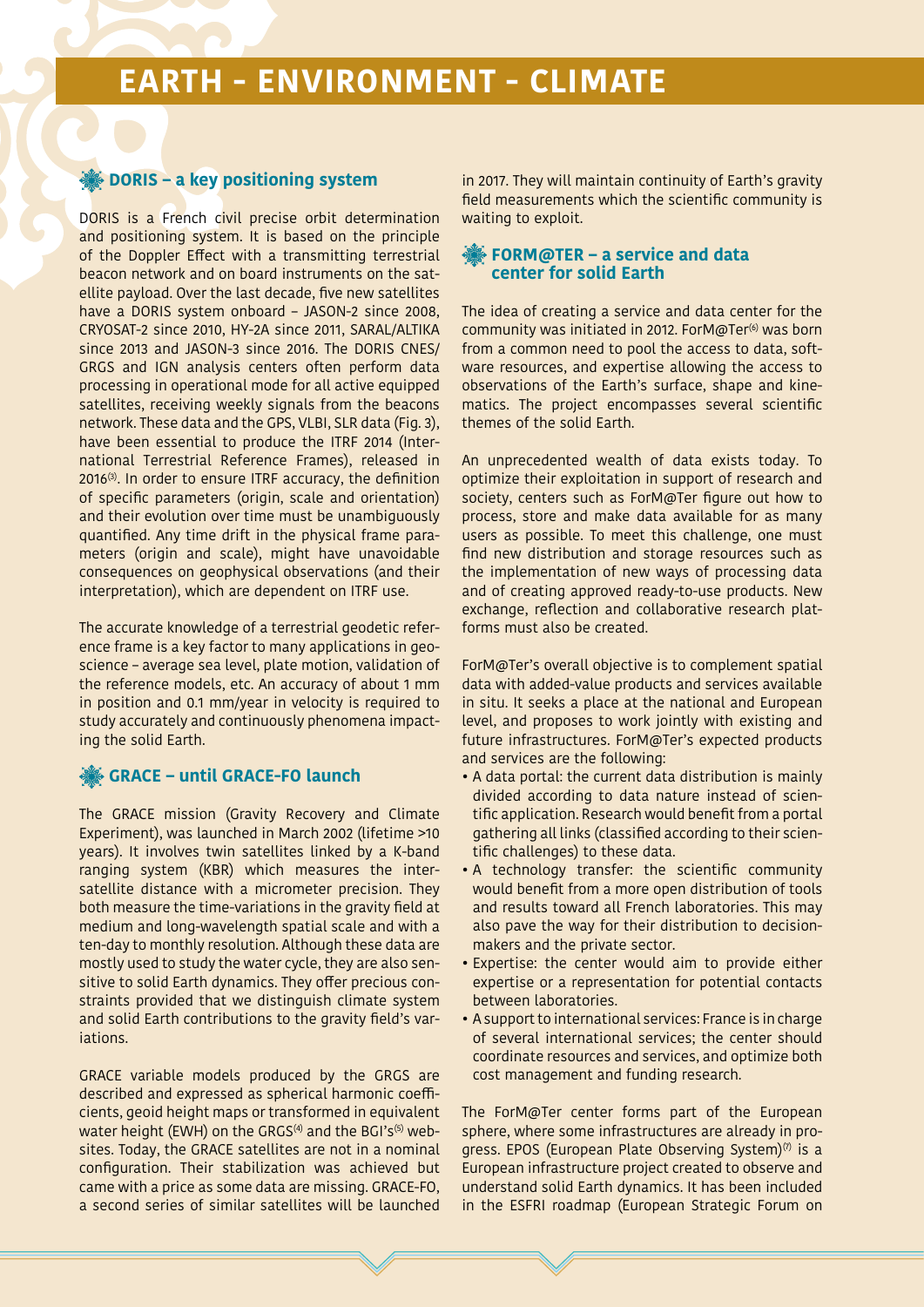## *Solid Earth*

Research Infrastructures). EPOS ensures data distribution and pioneers the concept of a thematic platform structured around the solid Earth observation data.

#### **Anticipating tomorrow**

The French community involved in the Solid Earth Program is also ready for potential future missions. It participates in consortiums to answer invitations to tenders (e.g. ESA's EE9). Here are a few noteworthy proposed missions:

**GRASP (E-GRASP)** should have the four fundamental geodetic techniques on board – DORIS, GNSS, VLBI, SLR – needed to determine the ITRF. The goal is to achieve a 1 mm positioning accuracy and a 0.1 mm/year velocity (i.e., 1 mm in 10 years) required to meet all types of challenges: the surveillance and the knowledge of Earth's shape and movements, as well as questions on the Earth system – sea level and ice melting surveillance, etc. These are complementary techniques in terms of geographic distribution of the ground network, accuracy, observation time and length, sensitivity to geodetic parameters of interest (station positioning, Earth orientation parameters). Improving our knowledge of these positioning measurements requires an inter-comparison made possible solely by the four techniques on board of this satellite. E-GRASP is a French-leading proposal to the ESA EE9 call, in cooperation with European and U.S. scientists.

**NANOMAGSAT** aims to build a nanosatellite carrying a magnetometer based on a miniature version of the SWARM ASM ones. The mini-ASM (Fig. 4) would provide both absolute scalar and vector measurements of the Earth's magnetic field (1 Hz), as well as scalar field data at higher frequencies (250 Hz sampling rate). If successful, the ASM would not require instruments such as the VFM (Vector Field Magnetometer). The scientific payload could be a mini-ASM associated with stellar cameras and a Langmuir probe. Payload positioning via the dual band GPS would provide TEC (Total Electronic Content) measurements. NANOMAGSAT is a phase 0 CNES project.

On another topic, the **IONOGLOW** proposition underlines that TEC (Total Electronic Content) and Airglow measurements contribute to characterizing in detail the propagation of seismic and tsunami-caused wavelengths in the ionosphere. The location and time of a tsunami can be predicted by observing these wavelengths from space. In the long run, this pioneering high-resolution (higher than decametric) geostationary optical satellite will improve our knowledge of fast geodynamic processes. This proposition is under a scientific study.





**Fig. 5:** The Doris antenna on the Jason-2 ocean-observation satellite. © CNES/ThalesAleniaSpace/OBRENOVITCH Yoann, 2007

**Fig. 6:** A new NASA funded study finds that the Greenland and Antarctic ice sheets are losing mass at an accelerating pace, three times faster than that of mountain glaciers and ice caps. © Eric Rignot. NASA JPL

#### REFERENCES

[1] Léger, J.-M., et al. (2015), In-flight performance of the Absolute Scalar Magnetometer vector mode on board the Swarm satellites, Earth, Planets and Space, **67**:57 DOI 10.1186/s40623-015-0231-2015.

[2] Thébault, E., et al. (2015), International Geomagnetic Reference Field: the twelfth generation, Earth Planets Space, **67**:79, doi:10.1186/s40623-015-0228-9.

[3] Métivier, L., et al. (2014), Global coseismic deformations, GNSS time series analysis, and earthquake scaling laws, J. Geophys. Res. Solid Earth, **119**, doi:10.1002/2014JB011280.

[4] Rutkowski, J. (2014), Study and Realization of a Miniature Isotropic Helium Magnetometer, University of Franche-Comté thesis.

- (1) http://www.ngdc.noaa.gov/IAGA/vmod/index.html
- (2) http://www.isis-cnes.fr/IntroPage.do
- (3) http://itrf.ensg.ign.fr/ITRF\_solutions/2014/
- (4) http://thegraceplotter.com
- (5) http:// bgi.omp.obs-mip.fr/en
- (6) http://poleterresolide.fr/?l=en
- (7) https://www.epos-ip.org/

65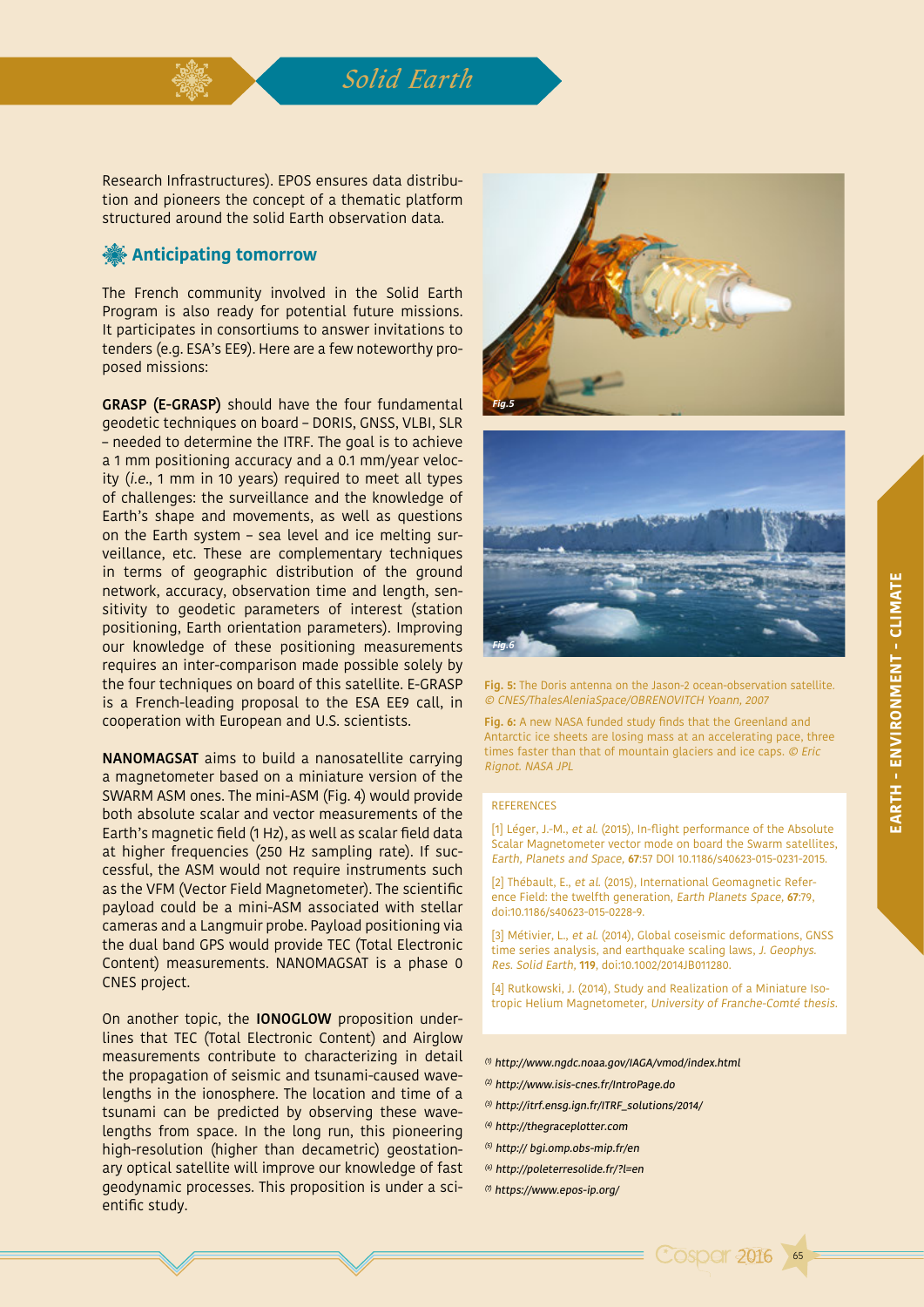M. Mandea, Solid Earth Program Manager CNES, 2 place Maurice Quentin, 75039 Paris, France.

## SWARM – Monitoring Earth's magnetic field *Solid Earth*

The SWARM mission, designed to improve our know-ledge of the Earth's system as a whole, has already shed new light on the processes occurring in Earth's interior and its immediate environment. SWARM takes over from the scientific missions dedicated to the study of Earth's magnetic field, ØRSTED, CHAMP and SAC-C. The advantage of a three-satellite constellation is that it can better isolate, characterize and provide models of the magnetic field sources, thanks to measurements at different altitudes and local times. Here, a few examples are given of the already achieved remarkable results.

#### **IGRF-12 – An international model to describe the geomagnetic field**

The IGRF model describes Earth's core field and its largescale secular variation. It is published every five years and includes a predictive part for the secular variation for the next five-year period. International scientific teams submit candidate models in the form of Gauss coefficients which are then evaluated. The final IGRF model is usually derived from weighted candidate models after a statistical comparison between models [1]. Candidate models can be quite different, as they are built according to different scientific approaches and choices.

The French teams (IPG Paris, ISTerre Grenoble and Nantes LPG) submitted candidate models, both for the main field in 2015 and the secular variation for the interval 2015.0 - 2020.0. It is worth highlighting that the candidate models submitted are based on different approaches.

What singles out the IPG Paris contribution is the data used – experimental absolute magnetometer vector mode data. The model built [2] thus demonstrates the ability of the ASM's experimental vector mode to provide data of an adequate quality to submit a competitive candidate model for IGRF-12.

The Grenoble ISTerre team is heavily involved in the use of a stochastic approach to analyze and forecast the evolution of the magnetic field (in a probabilistic approach, i.e., with a confidence interval). It is therefore possible to reconstruct the evolution of both the magnetic field and fluid flows at the top of the Earth's core, bearing in mind that model errors associated with the unresolved small-scale magnetic field should be accounted for. The

implementation of an Ensemble Kalman Filter with augmented state vector (i.e., reversing simultaneously for model errors and flows) resulted in the production of a candidate secular variation model for the interval 2015.0- 2020.0 [3].

The LPG Nantes team follows a "Virtual Observatories" (VO) approach based on the Equivalent Source Dipole technique [4]. For each virtual observatory, a dipole mesh is placed below, at a determined depth, and with a certain number of dipoles. Taking into account all SWARM satellite measurements inside the VO volume, the iterative conjugate gradient technique is used to calculate the equivalent magnetization of each dipole. The submitted candidate model results from a comprehensive model obtained using this approach.

The intensity of the magnetic field at the 2015.0 epoch and its temporal evolution over the period 2015 to 2020, calculated from the IGRF-12 model, are presented in Figure 1. One characteristic is the South Atlantic anomaly, a region where the magnetic field has a minimum of intensity.

#### **The South Atlantic Anomaly**

The temporal evolution of the South Atlantic Anomaly seen by SWARM and other satellites including RHESSI (Reuwen Energy Solar Spectroscopic Ramaty High Imager) and RXTE (Rossi X-Ray Timing Explorer) is of great significance. The anomaly location varies according to the type of observation, but its drift remains similar. As this anomaly is the main structure of the geomagnetic field near the Earth's surface, its temporal evolution reflects that of the entire field. Some authors claimed to have detected "jerks" in its evolution. Understanding the impact of the South Atlantic Anomaly variable location according to the type of observation will prove useful. It may lead to a better understanding of the proven sensitivity of satellites, which is often correlated to their pass above the South Atlantic or/ and above the polar regions, and habitually linked to the high-energy particles generated by cosmic rays.

#### **A highly dynamic core**

Data from the SWARM mission, complementing ØRSTED and CHAMP missions measurements, have also been used for re-analyzing the fluid flows at the top of the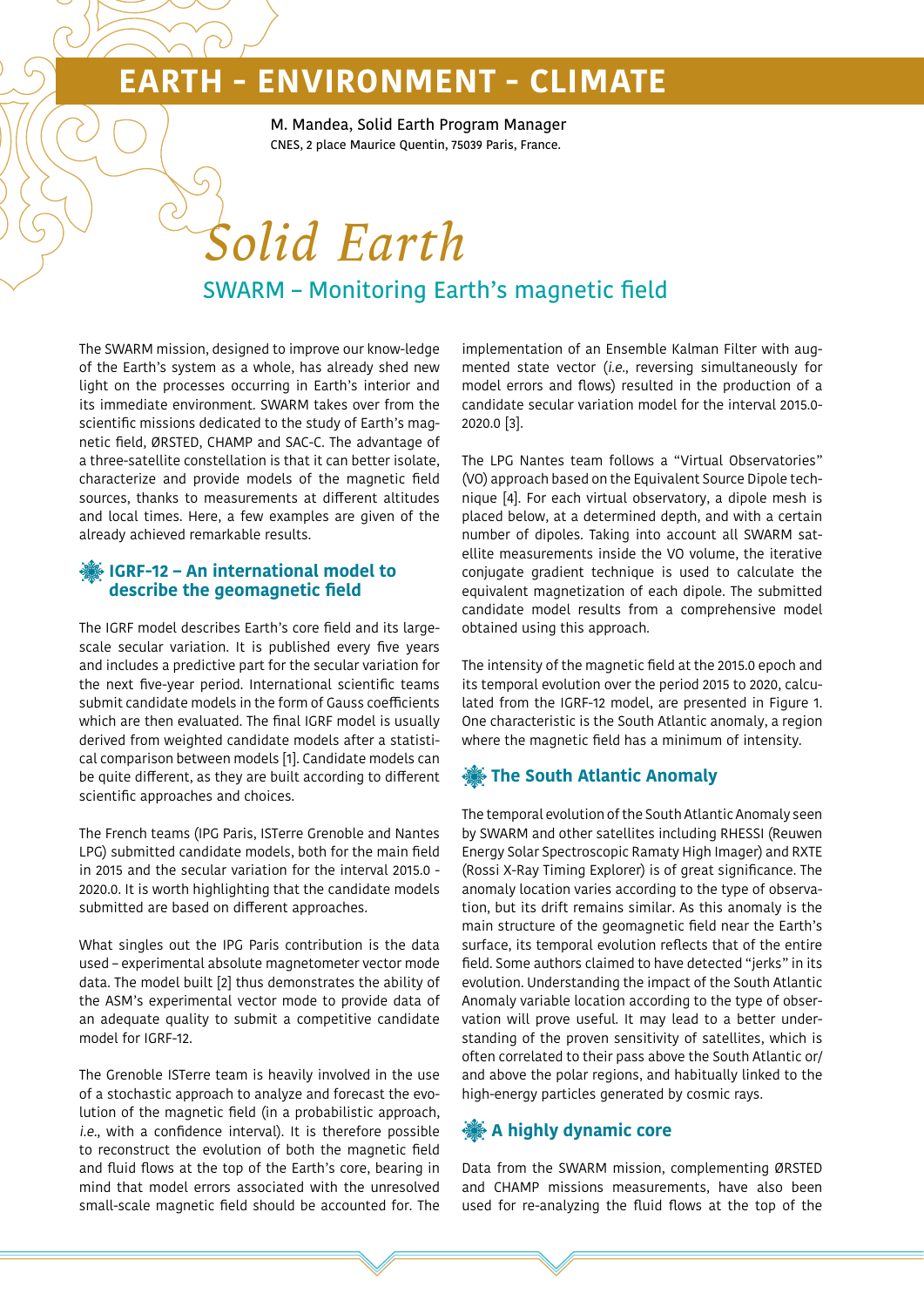## *Solid Earth* **SCIENTIFIC**





Earth's core during the 1998-2015 period. Prominence is given to the interannual fluctuations and a quasi-geostrophic hypothesis, according to which when the Coriolis term dominates the balance of forces, flows organize in columns aligned with the rotation axis, and they can be described in the equatorial plane. The flows show that interannual fluctuations are especially strong in the equatorial belt [5], where intense fluctuations of the magnetic field time derivative (called "geomagnetic jerks") have been observed. Advances in the description of the core flows and of the magnetic field at the core-mantle boundary suggest that it is possible to interpret the many magnetic jerks observed in the past 15 years thanks to space missions, without resorting to the presence of a stratified

**Fig. 1:** The map of the Earth magnetic field intensity for the 2010.0 epoch and its secular variation for the period 2015.0 to 2020.0.

**Fig. 2:** The map of the radial component at the core-mantle interface (in mTesla) and the large-scale core-surface flows.

**Fig. 3:** The image highlights the new crust (right) and core (center) magnetic field models from Swarm. These preliminary results are based only on the first year of data. © ESA/DTU Space/ATG medialab



layer at the core surface, suggested by seismic constraints and recent estimates of heat flow. This may not be incompatible with such a layer, insofar as the density gradient under the surface can be transparent for large-scale transient flows. This issue still requires further theoretical, numerical and observational investigations.

#### **REFERENCES**

[1] Thébault, E., et al. (2015), International Geomagnetic Reference Field: the twelfth generation, Earth Planets Space, **67**:79, doi:10.1186/s40623-015-0228-9.

[2] Vigneron, P., et al. (2015), A 2015 International Geomagnetic Reference Field (IGRF) Candidate Model Based on Swarm's Experimental Absolute Magnetometer Vector Mode Data, Earth Planets Space, **67**:95, doi:10.1186/s40623-015-0265-4.

[3] Gillet, N., et al. (2015), Stochastic forecasting of the geomagnetic field from the COV-OBS.x1 geomagnetic field model, and candidate models for IGRF-12, Earth Planets & Space, **67**:71, doi: 10.1186/s40623-015-0225-z].

[4] Saturnino, D., et al. (2015), Main field and secular variation candidate models for the 12th IGRF generation after 10 months of Swarm measurements, Earth, Planets and Space, **67**:96 doi:10.1186/s40623-015-0262-7.

[5] Finlay, C., et al. (2016), Gyre-driven decay of the Earth's magnetic dipole, Nature Communications, **7**, 2016.

**Acknowledgements:** I would like to thank Nicolas Gillet (ISTerre Grenoble) and Benoit Langlais (LPG Nantes) for the discussions.



67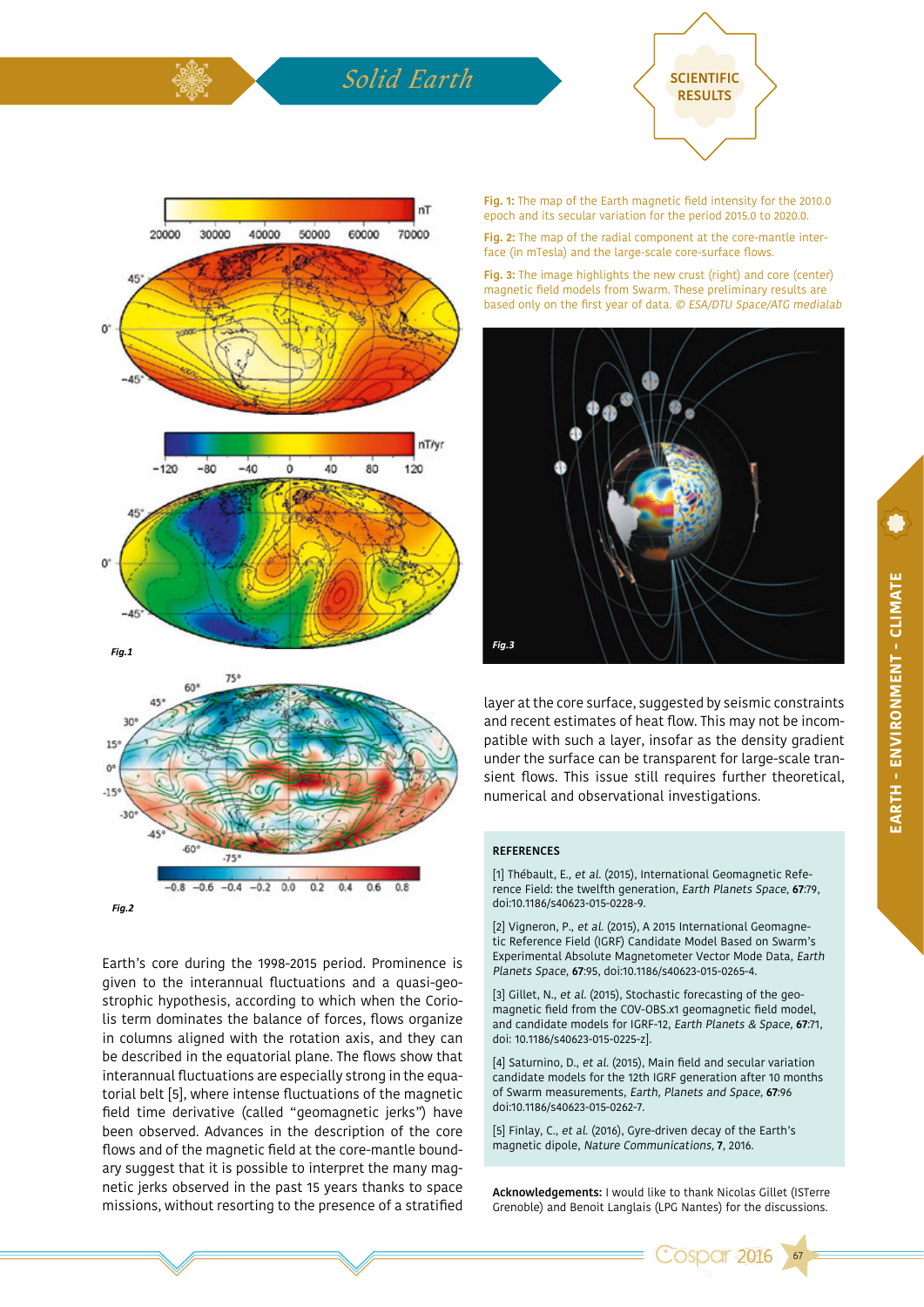M. Mandea, Solid Earth Program Manager CNES, 2 place Maurice Quentin, 75039 Paris, France.

# *Solid Earth*

### From SPOT to PLEIADES: continously observing the Earth



Several French groups have efficiently developed tools to exploit the data from the PLEIADES satellites in an innovative way – firstly, to calculate VHR (Very High Resolution) local digital terrain models (DTM); secondly, to measure deformation fields. Recent developments on the disparity measurement from optical satellite image correlation are about to radically change our way of measuring deformation events such as earthquakes, volcanic eruptions and large landslides. Some noteworthy results are given below.

#### **The pulse of our planet's glaciers**

Ice mass losses, which result from global warming, raise significant scientific and societal issues. The melting of glaciers affects the water supplies of the populations in arid regions (drinking supplies, irrigation, river ecology) and account for one third of the current sea level rise. One of the most appropriate techniques to assess ice mass losses is the difference between two DTMs, calculated every few years. It has been possible for a few years to derive sufficiently accurate DTMs from satellite stereo imagery, including from the two PLEIADES satellites, which is revolutionary for glaciologists. Evaluated from GPS in situ data, the precision of the PLEIADES DTMs is about 1 m and even 30 to 50 cm on the flat glaciers. The effectiveness of accurate DTMs derived from PLEIADES images for studying the cryosphere has been demonstrated in various contexts:

• In the Mont-Blanc: a comparison of a PLEIADES DTM (August 2012) with a DTM derived from SPOT5-HRG images (August 2003) clearly shows the great thinning of the glaciers in these mountains in recent years, especially at low altitude where losses exceed 10 m/yr.



The glaciers' lower altitude measured from space is highly consistent with in situ observations. Thanks to PLEIADES and SPOT5, the first mass balance over the whole Mont-Blanc glacier area has been assessed to complete field measurements of a few glaciers. The Mont-Blanc glaciers lose an annual average of one meter in depth [1].

• In the Canadian Arctic: PLEIADES stereo pairs acquired in August 2014 were also used simultaneously with aerial photographs of the 1950s. [2] The PLEIADES data provide the recent topography and control points required for aerial photographs (acquiring ground control points would imply very heavy and costly logistics). The results show that the southernmost ice caps of the Canadian Arctic have lost mass in the recent period (2007-2014, altitude loss of close to 2 m/yr) compared to their evolution in the long term (loss of 0.5 m/yr since the 1950s).

#### **Instantaneous deformations associated with earthquakes**

Until recently, deformation measurements were mainly limited to the assessment of sub-vertical deformations thanks to field measurements and satellite radar measurements, such as ENVISAT and SENTINEL-1. Thanks to the development of metric and sub-metric optical sensors (SPOT and PLEIADES), one now gets access to deformation distribution in the horizontal plane with a 2-meter resolution and a 20-centimeter detection threshold.

This methodology has been applied for the first time in 2015 with high resolution images, to measure the deformation associated with a 7.7-magnitude continental quake, which occurred in Pakistan in 2013 [3]. The use of SPOT-5